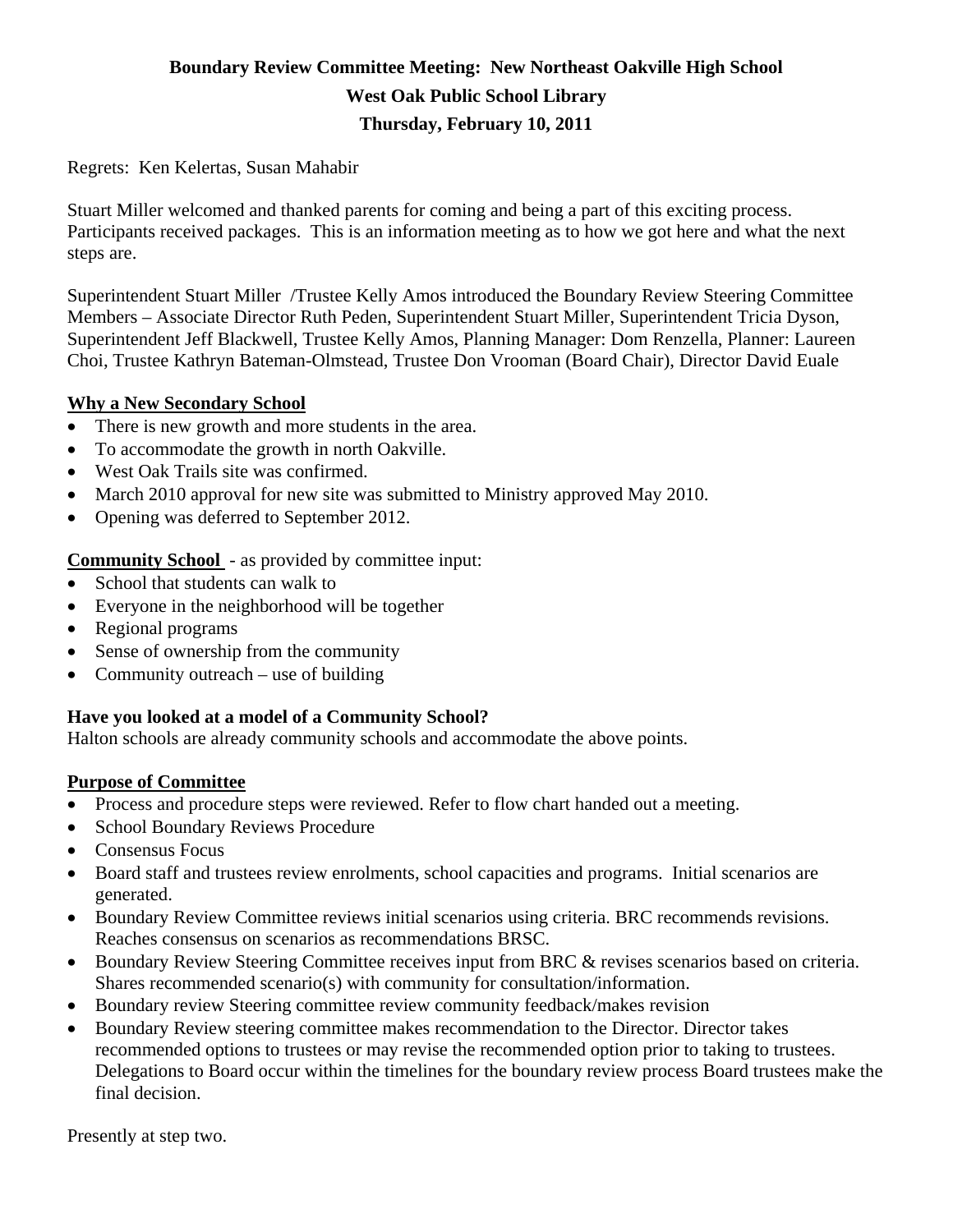# **Purpose of this Meeting**

To share information with the committee. We will send out the different scenarios to the committee but have asked them not to share this information with the community at the present time. The purpose of providing the scenarios to the BRC prior to the meeting (on Feb 24) is for review before that meeting. At the meeting on the  $24<sup>th</sup>$  Dom and the HDSB planning dept will go over the scenarios and give a full explanation as to how to interpret the numbers and scenarios. After Feb 24<sup>th</sup> and the BRC has had the opportunity to clarify the scenarios and fully understand them, it would be expected the members would then report back to their respective school councils for discussion at the council meetings.

## **Boundary Maps & Data**

Boundary maps and enrolment projections chart to the year 2020. (Enrolment is based on October Enrolment.)

Capacity of student body. Portable capacity.

Based on how many students are coming into grade 9 from feeder schools.

New residential accommodations.

Programs in the school.

Do an estimate for a percentage from private, catholic, home schooling.

The scenarios will be coming for the next meeting for discussion.

#### **Will the number of portables that are on each site show on the data charts for next meeting?**

#### **Role of Program**

Jeff Blackwell gave an overview about program in a new school. For example, when a school is over enrolled the question then arising e.g. computer time, musical instrument availability, space on sport teams. Jeff indicated his role is to give you current and accurate information on programs that can be run and possible regional programs that could be accommodated at a school.

It is important to ask the question: What makes a good decision - can a program be sustained long term. If parents have questions about program can email Jeff and questions can be brought back to these meetings. Specialist Majors / Coop Programs Jeff will give information as to how this can be developed in a school. Jeff defined the difference between a course and program.

#### **How much of the decision of the program will this committee be addressing?**

#### **Committee Operating Norms**

Recognize individual views and beliefs Engage in a collaborative process Safe inclusive welcoming 'risk free' environment Publicly support group decisions Encourage and foster healthy relationships Communicate ideas positively about issues not people Trust the intentions and integrity of others

#### **Communication Committee**

A discussion was held about the possibility of having a subcommittee to send out communications. A variety of suggestions for communication were made. These include:

Communications can be sent out via Email.

Send out through each school website.

A suggestion was made to have High Schools send out "aggressive" messages by synervoice or email to parents.

Committee can communicate information from these meetings unless it is indicated otherwise.

A Q & A already exists on the website.

Gather all questions, bring all questions and answers back to the committee which in turn can be shared with school councils.

Have a link to the board website to all schools that are involved.